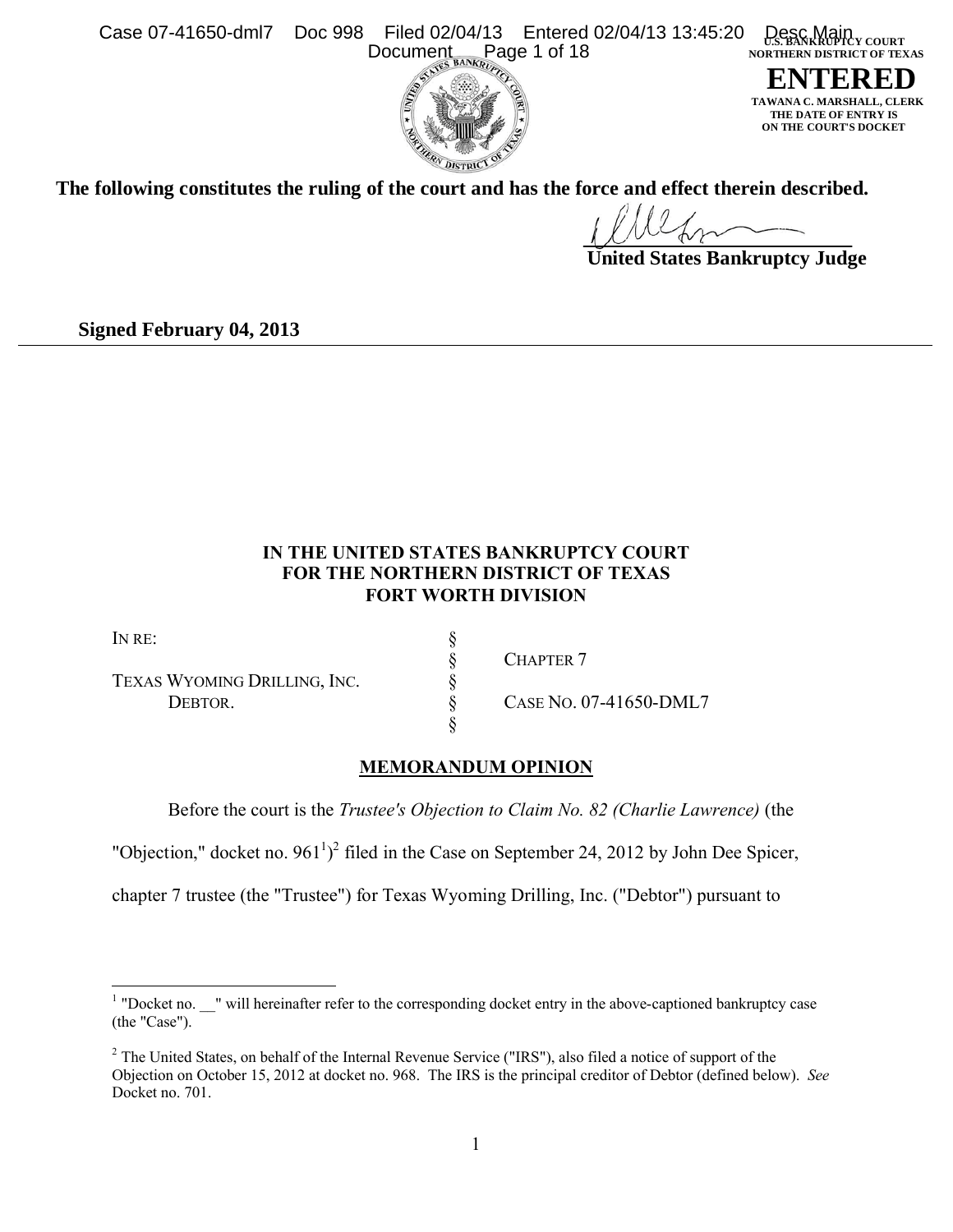### Case 07-41650-dml7 Doc 998 Filed 02/04/13 Entered 02/04/13 13:45:20 Desc Main Page 2 of 18

Bankruptcy Code<sup>[3](#page-1-0)</sup> section  $704(a)(5)^4$  $704(a)(5)^4$  $704(a)(5)^4$  and Federal Rule of Bankruptcy Procedure 3007. By the Objection, the Trustee objects to Claim No. 82 (the "Claim") filed by Charles C. Lawrence ("Lawrence"), the former consulting director, president, and chief operating officer for Debtor. Lawrence claims that the court's conversion of the Case from a case under chapter 11 of the Code to one under chapter 7 constitutes an involuntary termination of his employment agreement with Debtor. As a result, Lawrence seeks a total of \$232,750.00 in compensation, benefits, and other expenses to be paid immediately as an administrative expense in the Case. The court held a hearing on the Objection on December 11, 2012 (the "Hearing"),<sup>[5](#page-1-2)</sup> at which the court admitted into evidence documentary exhibits<sup>[6](#page-1-3)</sup> and heard testimony from (1) Lawrence, (2) Nathan Villanueva, a revenue officer advisor for the IRS Advisory Unit ("Villanueva"), and (3) Julie Lawrence, wife of Lawrence and financial controller and a stockholder of Debtor ("Julie").<sup>[7](#page-1-4)</sup> At the conclusion of the Hearing, the court took the matter under advisement.

The court exercises core jurisdiction over this contested matter pursuant to 28 U.S.C. §§ 1334 and 157(b)(2)(B). This memorandum opinion constitutes the court's findings of fact and conclusions of law. FED. R. BANKR. P. 9014, 7052.

<span id="page-1-0"></span><sup>3</sup> 11 U.S.C. §§ 101 *et seq*. (the "Code").

<span id="page-1-1"></span><sup>&</sup>lt;sup>4</sup> Code section 704(a)(5) reads "The trustee shall  $\ldots$  if a purpose would be served, examine proofs of claims and object to the allowance of any claim that is improper."

<span id="page-1-2"></span><sup>5</sup> The transcript of the Hearing, which is available at docket no. 989, will hereinafter be cited as TR (*name of witness*) at \_\_.

<span id="page-1-3"></span><sup>6</sup> The court admitted the Trustee's Exhibits A-F, G1-G3, H-K, L1-L3, M-O, P1-P2, and Q-Z. The court also admitted Lawrence's Exhibits 3-5 and 9-10. *See* docket no. 985. Exhibits shall hereinafter be cited as "Ex. \_\_," where letters signify the Trustee's exhibits and numbers signify Lawrence's exhibits.

<span id="page-1-4"></span> $<sup>7</sup>$  The court will refer to Julie by her first name to avoid confusion with Lawrence.</sup>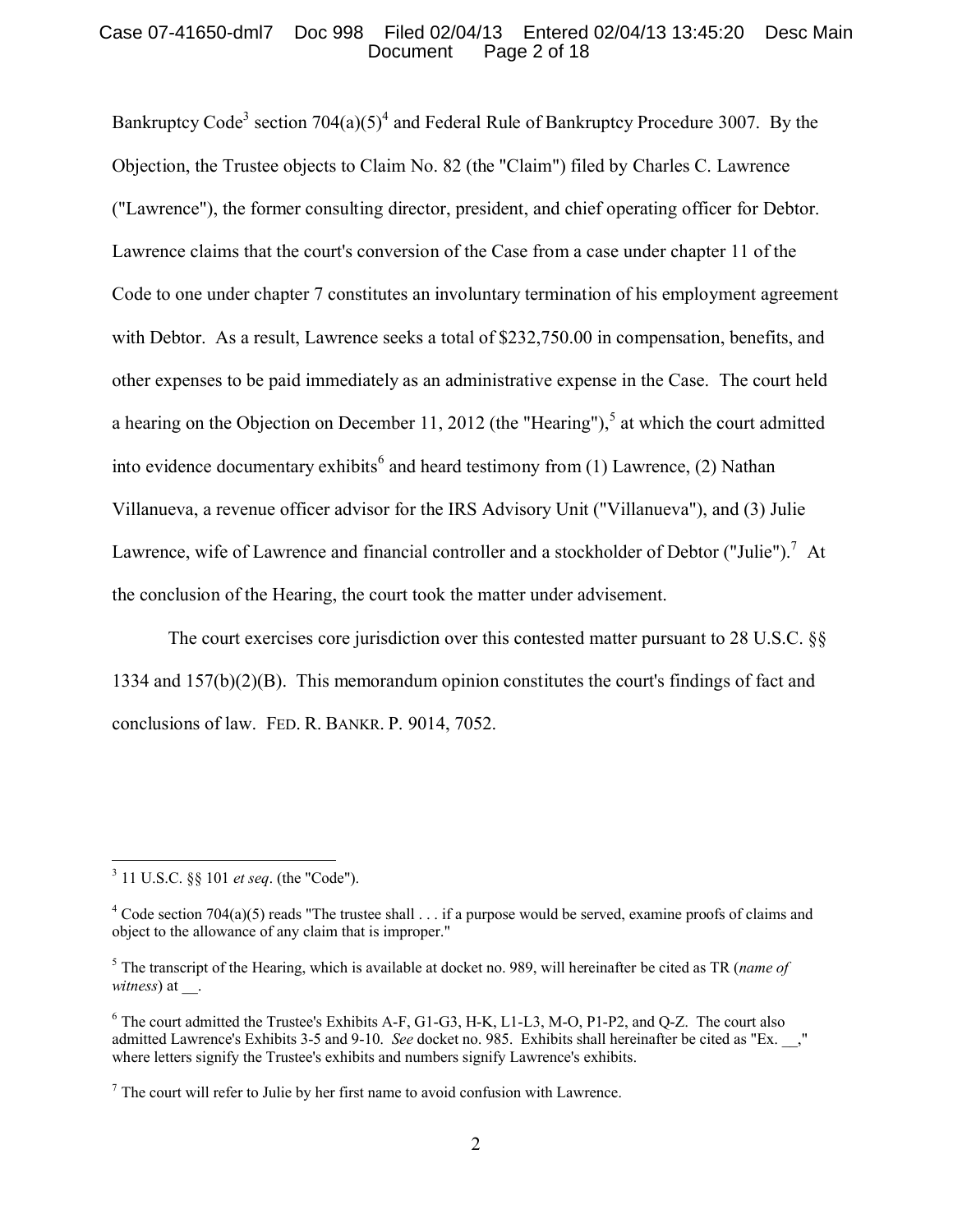### **I. BACKGROUND**

### *A. Debtor's Chapter 11 Petition*

Prior to its bankruptcy, Debtor's business operations consisted of three primary areas: (1) oil drilling operations, (2) a working ownership in several dozen oil wells, and (3) "snubbing" operations, defined as relieving pressure on oil wellheads to prevent pipes from coming out of the ground. TR (Lawrence) at 5-8.

Debtor filed a voluntary bankruptcy petition under chapter 11 of the Code on April 16, 2007. *See* docket no. 1. Debtor's goal in bankruptcy was to continue its business operations and restructure its debt, particularly debt owed to the IRS. TR (Lawrence) at 6-7; *id*. (Julie) at 73-74. Debtor believed that it could maximize return to creditors by operating the business as a going concern through chapter 11 rather than liquidating its assets through chapter 7. *Id*. (Lawrence) at 8.

On November 12, 2008, Debtor filed *Debtor's First Amended Plan of Reorganization* (the "Plan," at docket no. 577). The court confirmed the Plan on November 13, 2008. *See Order Confirming Debtor's First Amended Plan of Reorganization* (the "Confirmation Order," at docket no. 578). The Plan became effective on December 15, 2008. *Id*. The Plan was to be funded by Debtor's business operations. TR (Lawrence) at 5-6. Neither the Plan nor the *First Amended Disclosure Statement Under [Code] § 1125 In Support Of Debtor's Plan of Reorganization* (the "Disclosure Statement," at docket no. 476) contemplated the possibility that the Plan would fail and Debtor would be required to liquidate. TR (Lawrence) at 13.

3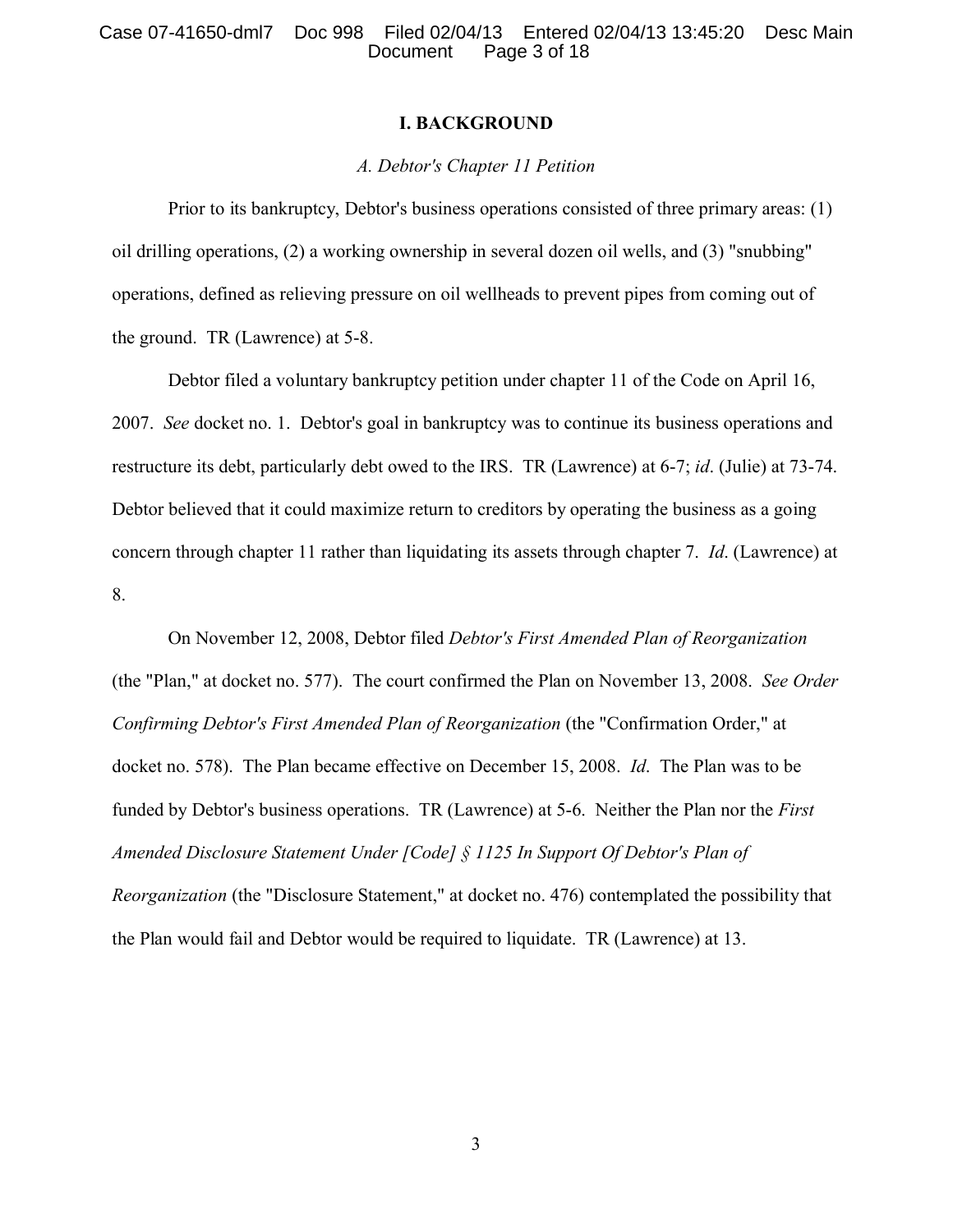### Case 07-41650-dml7 Doc 998 Filed 02/04/13 Entered 02/04/13 13:45:20 Desc Main Page 4 of 18

# *B. The Executive Employment Agreement With Lawrence*

Lawrence and Debtor entered into an *Executive Employment Agreement* (the "Agreement," at Ex. D), pursuant to which Lawrence agreed to serve as Debtor's president and chief operating officer from December 15, 200[8](#page-3-0) until December 15, 2014 (the "Term") $\delta$  in exchange for (1) a base salary of \$130,000.00 annually; (2) a bonus "[a]s determined from time to time by the Board of Directors;" and (3) "Twenty-five percent (25.00%) of all of the outstanding shares of the reorganized [Debtor] [issued] pursuant to the" Plan. Agreement, Ex. A.<sup>[9](#page-3-1)</sup> The Agreement also permitted Lawrence to "participate, on the same basis generally as other employees of [Debtor], in all general employee benefit plans and programs," including but not limited to health insurance. Agreement § 2.2. Lawrence and Debtor "enter[ed] into th[e] Agreement pursuant to and in conjunction with the [Plan]." *Id*. at p.1; *see also* Confirmation Order ¶ 33. The Agreement was not, and did not have to be, presented to the court prior to its execution and implementation by Debtor following the effectiveness of the Plan. *See* Confirmation Order ¶ 33.

Under the terms of the Agreement, Lawrence can either be terminated voluntarily, involuntarily, or for cause. *See* Agreement §§ 3.1-3.5. Each type of termination has different preconditions and consequences. [10](#page-3-2) *Id*.

<span id="page-3-0"></span><sup>8</sup> While the Agreement specifies an effective date, the Agreement does not specify when Lawrence signed it. Lawrence could not recall at the Hearing when he signed the Agreement. TR (Lawrence) at 17.

<span id="page-3-1"></span> $9$  Here, "Ex. A" refers to Exhibit A of the Agreement, not Trustee's Exhibit A.

<span id="page-3-2"></span><sup>&</sup>lt;sup>10</sup> As will become apparent in Section III.C.1., *infra*, there is no need to discuss these preconditions and consequences because the court's decision is not based on those terms of the Agreement.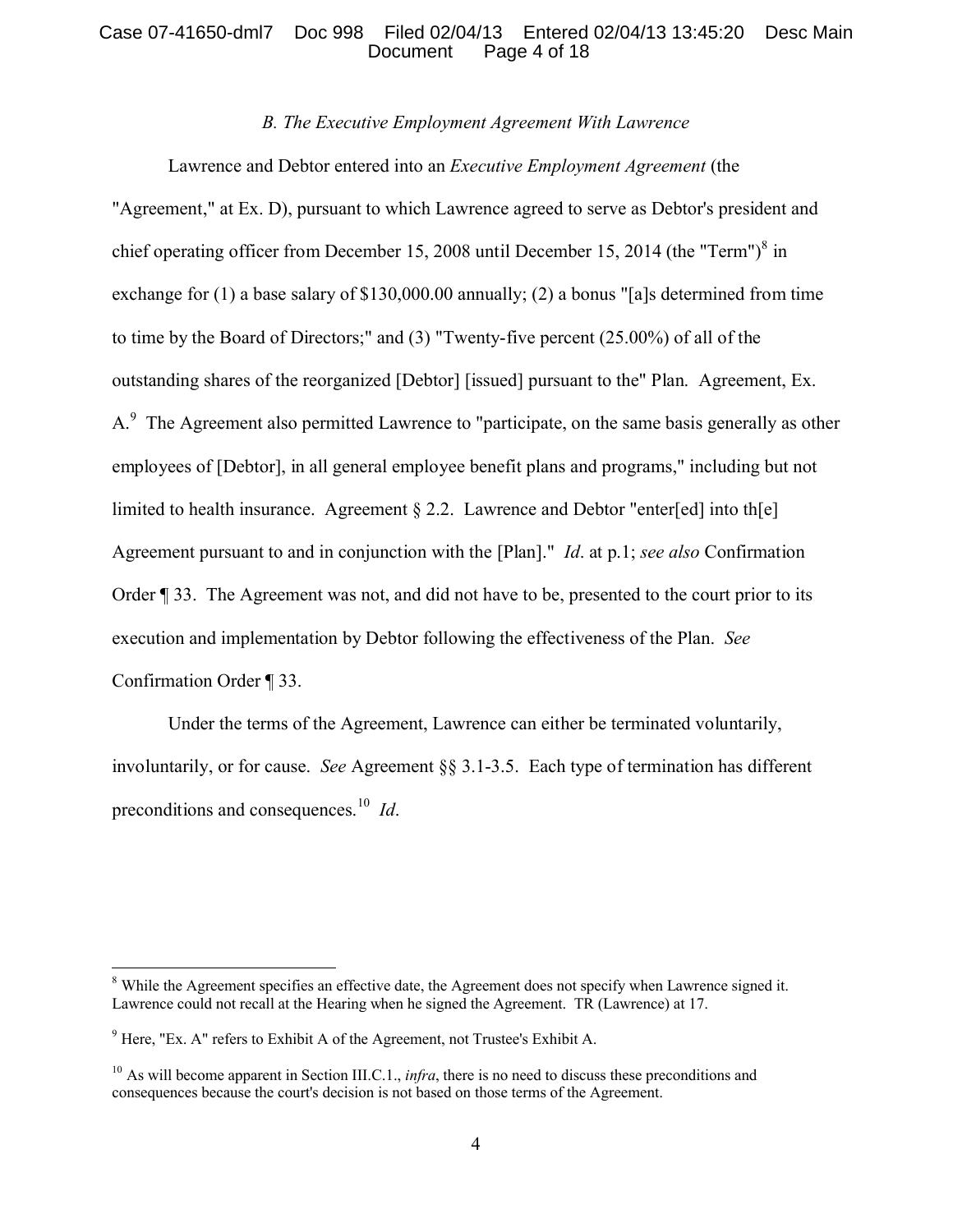### Case 07-41650-dml7 Doc 998 Filed 02/04/13 Entered 02/04/13 13:45:20 Desc Main Page 5 of 18

### *C. Conversion to Chapter 7*

In early 2009, Debtor encountered economic difficulties and failed to make a required payment to the IRS under the Plan. TR (Lawrence) at 10-13; *id*. (Villanueva) at 61-65; *id*. (Julie) at 80-81, 83, 91-93. In light of its business difficulties, Debtor entered into an auction agreement with Kruse Energy & Equipment, LLC ("Kruse") on June 5, 2009, pursuant to which seven drilling rigs that Debtor customarily leased to customers would be auctioned off (the "Auction"). *Id*. (Lawrence) at 14-16; *see also* Ex. G-3. Lawrence, as a member of Debtor's board of directors, was one of several representatives of Debtor who approved Debtor's decision to auction the rigs. TR (Lawrence) at 14-15; *id*. (Julie) at 81. Debtor's debtor-in-possession lender held a security interest in the seven rigs. *Id*. (Lawrence) at 26-27. As Lawrence admitted at the Hearing, the consummation of the Auction, which was set to occur on or around July 16, 2009,  $^{11}$  $^{11}$  $^{11}$ would cause "one category of [Debtor's] business operation income," namely "the leasing of drilling rigs," to "go away." *Id*. at 14. Lawrence further admitted that as a result of Debtor losing this stream of income, "[Debtor's] ability to perform under [the Plan]" would be "shot by the auction." *Id*. at 26-29.

According to Lawrence, Debtor was advised by the Curtis Law Firm ("Curtis"), Debtor's chapter 11 counsel, that the IRS had notice of and approved the Auction, and Debtor was therefore permitted by its board to proceed with the Auction. TR (Lawrence) at 32-34. Lawrence later learned that the IRS had not in fact approved the Auction. *Id*. at 33. In actuality, the IRS had no notice of the Auction until a few days before the Auction was set to occur. *Id*. (Villanueva) at 65. Lawrence never personally discussed the Auction with any representative for the IRS. *Id*. (Lawrence) at 40. Lawrence testified that he would not "have signed th[e]

<span id="page-4-0"></span><sup>11</sup> *See* TR (Lawrence) at 16.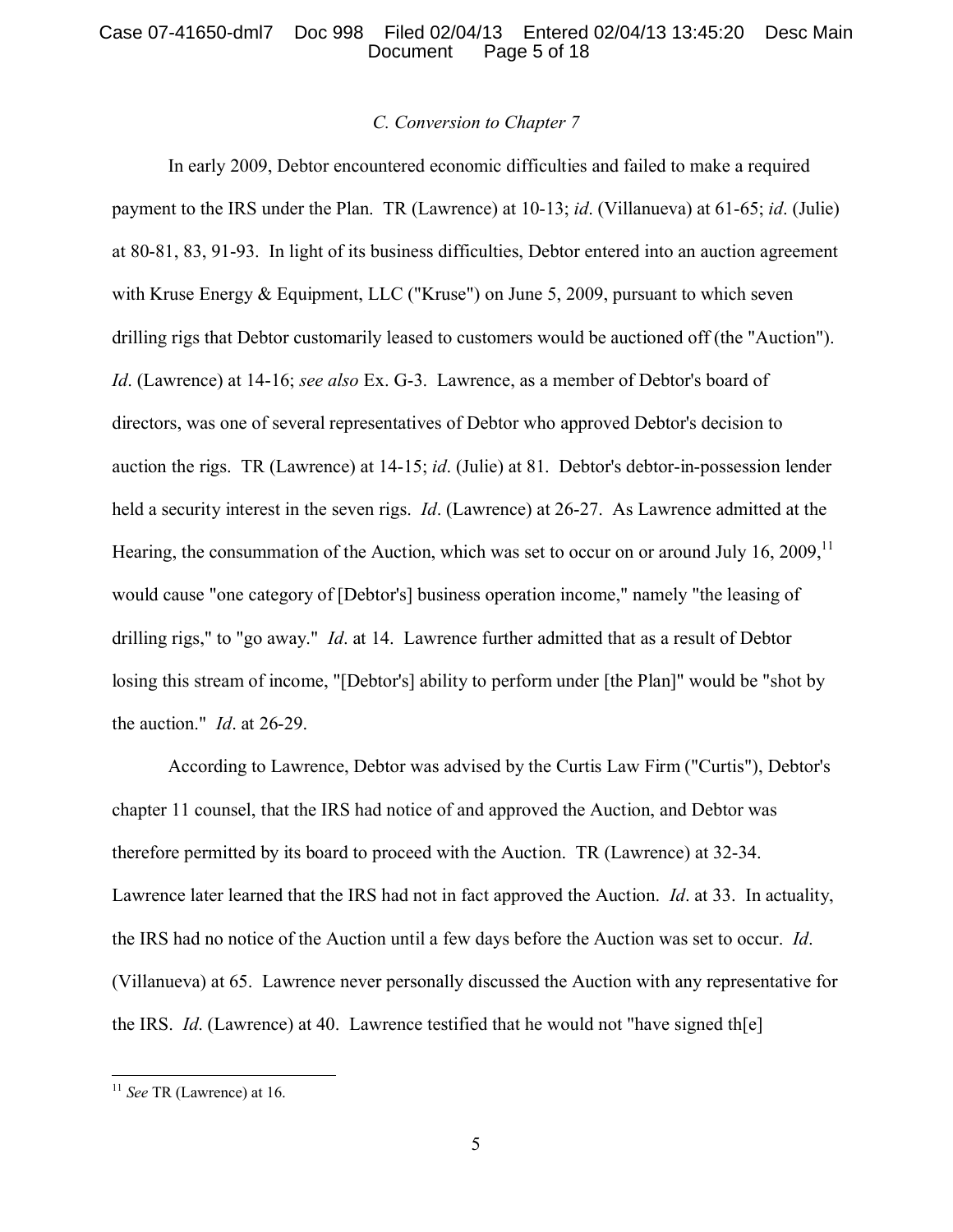### Case 07-41650-dml7 Doc 998 Filed 02/04/13 Entered 02/04/13 13:45:20 Desc Main Page 6 of 18

agreement with Kruse if [Curtis] hadn't told [him] to sign it," and that, as a non-lawyer, he "depended entirely on [Curtis] to advise [him] in what [he] was supposed to be doing in the Chapter 11" stage of the Case. *Id*. at 33-34.

On July 14, 2009, upon learning of Debtor's default under the Plan, the court, pursuant to Code section 1112, converted the Case *sua sponte* from one under chapter 11 of the Code to one under chapter 7 (the "Conversion") because Debtor had "taken steps to auction a substantial portion of its assets" without timely informing either the unsecured creditors' committee or the IRS, and therefore had "materially default[ed]" under the terms of the Plan. *Order Converting Case*, at docket no. 701, 1-2 (the "Conversion Order"); *see also* TR (Lawrence) at 6-7. "[T]he court conclude [d] that the best interests of creditors would be served by conversion of the  $\epsilon$ ] [C]ase to chapter 7." Conversion Order at 2. Immediately thereafter, the United States trustee appointed the Trustee.

The Auction of Debtor's property was initially canceled because of the Conversion. TR (Lawrence) at 23-24. However, the IRS and the Trustee agreed that, because Debtor would henceforth be liquidated, auctioning off Debtor's assets would be in the best interest of creditors. *See* docket no. 707. Therefore, the Auction was consummated on the originally scheduled date. TR (Lawrence) at 25-26. Lawrence attended the Auction to answer prospective bidders' questions and thereby encourage bidding and maximize the final sale price for the rigs. *Id*. at 42- 46, 48; *id*. (Julie) at 77-78. The Auction brought in more revenue than expected. *Id*. (Lawrence) at 26.

As a result of the Conversion, Lawrence no longer works for Debtor. He now makes a living as a drilling consultant who has "worked for . . . five or six different" companies. TR (Julie) at 75-76. However, no member of Debtor's board of directors ever officially informed

6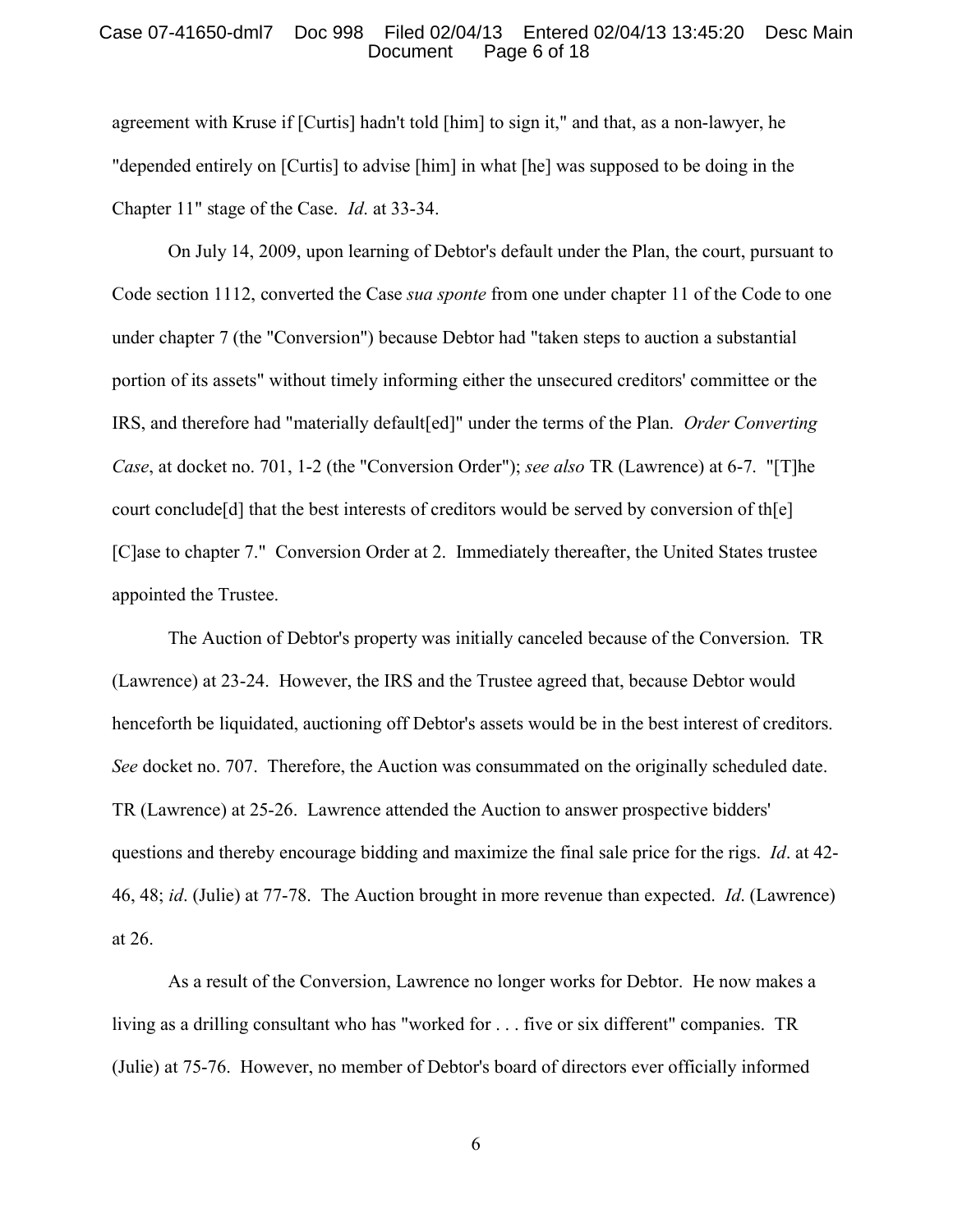# Case 07-41650-dml7 Doc 998 Filed 02/04/13 Entered 02/04/13 13:45:20 Desc Main Page 7 of 18

Lawrence he was terminated under the Agreement; nor did any officer of Debtor, nor the

Trustee. *Id*. (Lawrence) at 34-35.

On October 13, 2009, Lawrence filed the Claim. Lawrence claims that he was

involuntarily terminated on the date of the Conversion as a result of the Conversion Order.

Claim at 2. Therefore, argues Lawrence, he is entitled to an "administrative claim in the amount

of \$232,750.00" payable "immediately." *Id*. at 1. Lawrence breaks the Claim down as follows:

| 2009 remaining salary                                                                                       | 65,000          |
|-------------------------------------------------------------------------------------------------------------|-----------------|
| Lump sum distribution                                                                                       | 130,000         |
| Vacation 2009                                                                                               | 5,000           |
| Health insurance                                                                                            | 19,200          |
| Truck                                                                                                       | 6,000           |
| <b>Truck Insurance</b>                                                                                      | 500             |
| Truck maintenance and fuel                                                                                  | 1,800           |
| TOTAL of employment compensation agreement                                                                  | 227,500         |
| Other time payable to [Lawrence]                                                                            |                 |
| July 16-17, 2009 – travel to auction in Odessa Tx.                                                          |                 |
| 16 hrs. @ \$250.00 per hr.                                                                                  | 4,000           |
|                                                                                                             |                 |
| Sept. 21, 2009 – Met with Barbara Hargis and [the] Trustee $\omega$ 403 Dennis Rd.<br>3 hrs. $(a)$ \$250.00 | 750             |
|                                                                                                             |                 |
| Oct. 9, $2009$ – Met with [Kruse]                                                                           |                 |
| 2 hrs. @ \$250.00                                                                                           | 500             |
|                                                                                                             |                 |
| Grand Total:                                                                                                | $$232,750^{12}$ |
|                                                                                                             |                 |

The "Other Time Payable to [Lawrence]" category represents time accrued post-Conversion. TR (Lawrence) at 50. Neither the court nor the Trustee formally approved Lawrence accruing this time; these activities were "just things that [Lawrence] felt . . . assisted the estate" for which he "should receive some compensation." *Id*. at 50-51.

<span id="page-6-0"></span> $12$  Claim at 2.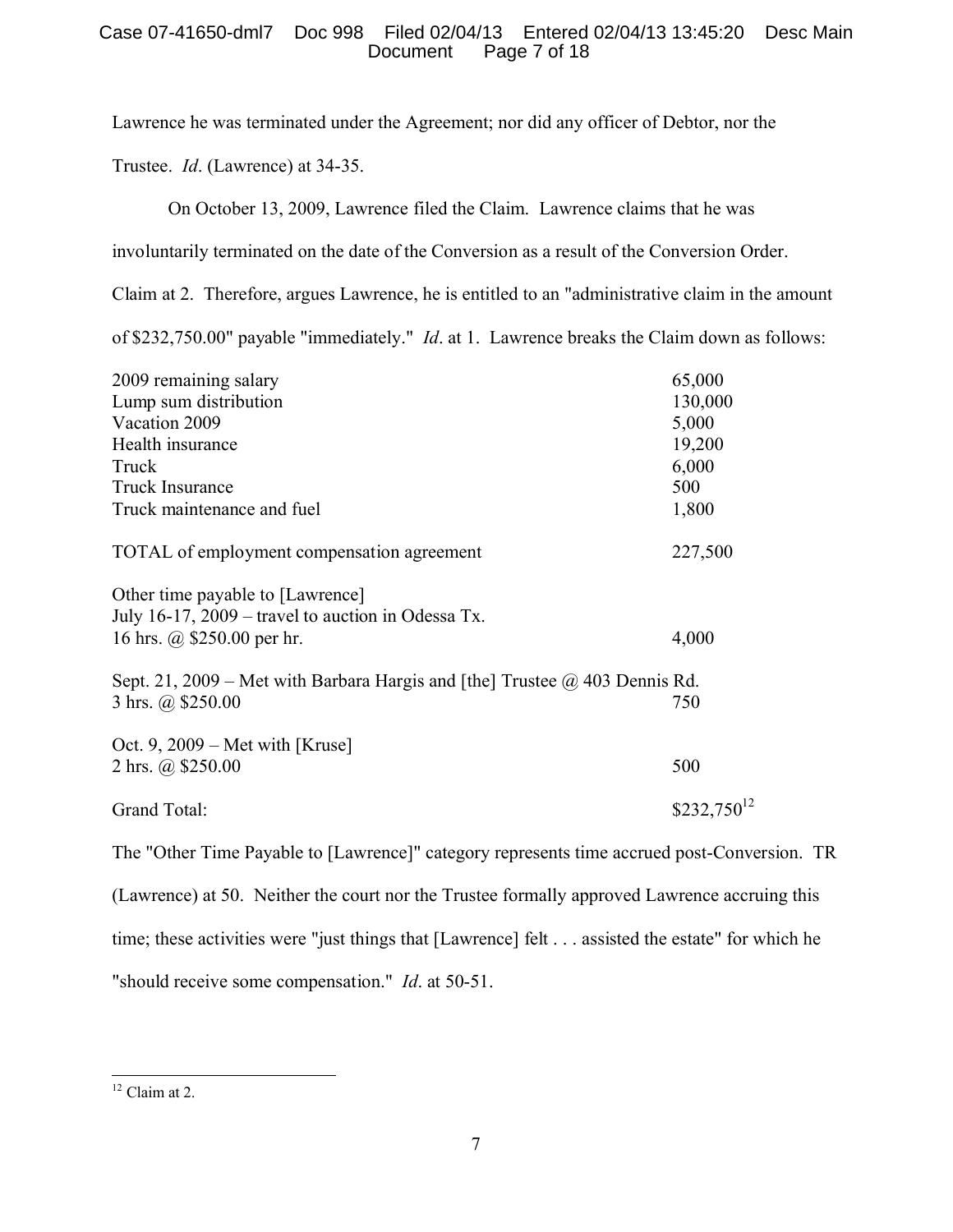### Case 07-41650-dml7 Doc 998 Filed 02/04/13 Entered 02/04/13 13:45:20 Desc Main Page 8 of 18

#### **II. ISSUES**

The Objection presents the following questions:

1. Is the Claim valid?

 $\overline{a}$ 

2. If yes, should the court allow the Claim in its entirety, or only in part?

3. If the Claim is valid, what is the status of the Claim? In other words, should the Claim be afforded administrative expense priority, or should it be treated as a general unsecured claim?

#### **III. DISCUSSION**

"Properly filing a proof of claim constitutes *prima facie* evidence of the claim's validity and amount." *E.g.*, *McGee v. O'Connor (In re O'Connor)*, 153 F.3d 258, 260 (5th Cir. 1998) (citing FED. R. BANKR. P. 3001(f)). "If the Trustee objects, it is his burden to present enough evidence to overcome the *prima facie* effect of the claim." *Id*. (citing *Brown v. IRS*, 82 F.3d 801, 805 (8th Cir. 1996)). "If the Trustee succeeds, the creditor must prove the validity of the claim." *Id*. (citing *In re Hemingway Transp.*, 993 F.2d 915, 925 (1st Cir. 1993)).

The Trustee does not allege that the Claim is untimely, incomplete, or otherwise procedurally defective. *See* Objection. Thus, the Claim is *prima facie* valid, and the Trustee therefore has the initial burden to rebut the Claim's validity and amount. If the Trustee can do so, then the burden will shift to Lawrence to prove he is entitled to the Claim.

### *A. Lawrence's Post-Conversion Activities*

At the outset, the court will disallow the  $$5,250^{13}$  $$5,250^{13}$  $$5,250^{13}$  Lawrence claims for his post-Conversion activities. Following the Conversion, Lawrence was no longer employed by Debtor.

<span id="page-7-0"></span><sup>&</sup>lt;sup>13</sup> \$4,000 (Travel to Auction) + \$750 (Meeting with the Trustee and other counsel) + \$500 (Meeting with Kruse) = \$5,250.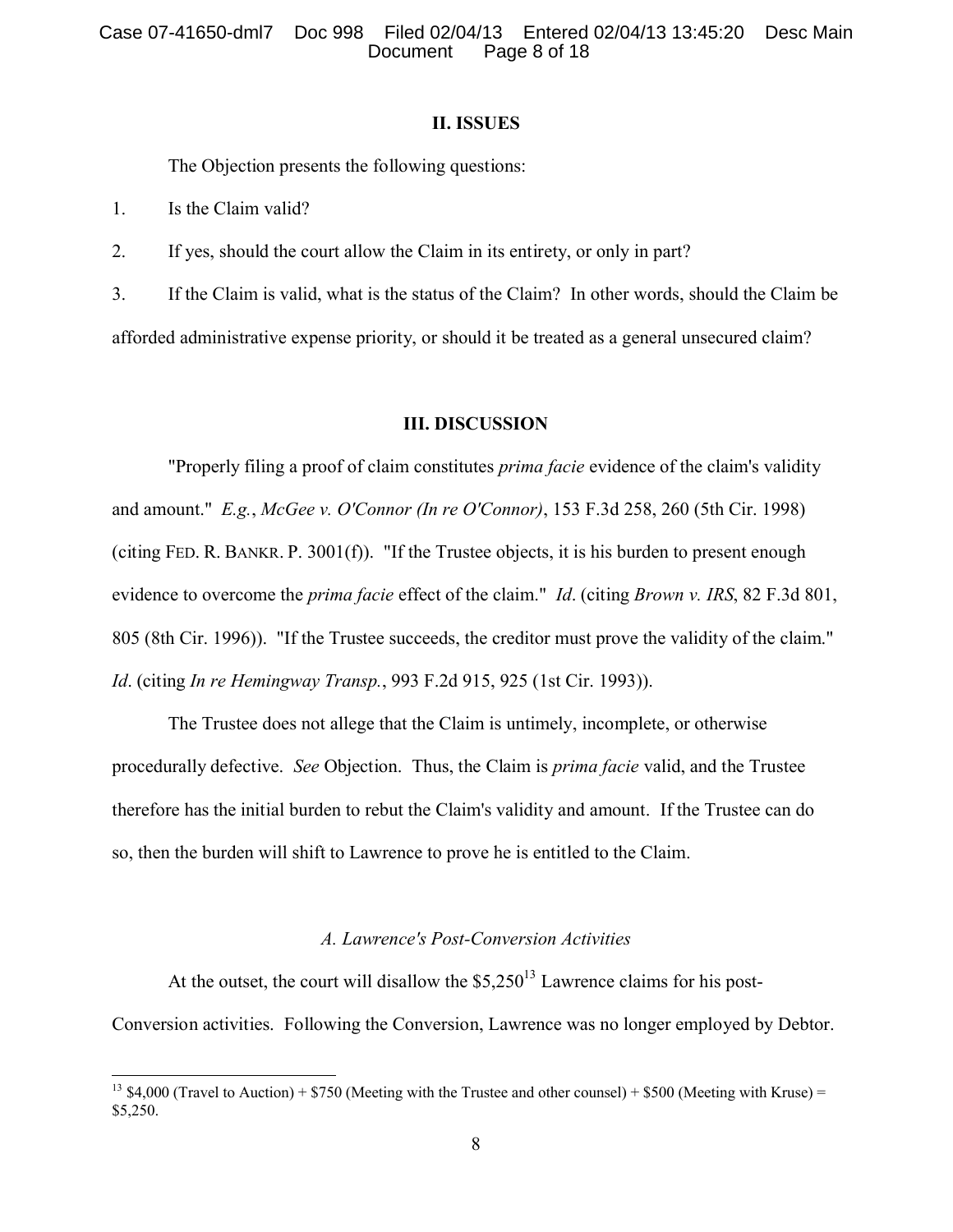### Case 07-41650-dml7 Doc 998 Filed 02/04/13 Entered 02/04/13 13:45:20 Desc Main Page 9 of 18

TR (Julie) at 75-76. Nor was he authorized by the court, or even by the Trustee, to incur expenses to assist Debtor. *Id*. (Lawrence) at 50-51. Lawrence was therefore not empowered or permitted to perform services for Debtor at an hourly rate of his own choosing on his own initiative. As a result, he may not recover for time spent doing so.

### *B. Assumption/Rejection of Agreement*

Having disposed of \$5,250 of the Claim, the first question regarding the remainder of the Claim is whether the Agreement is an executory contract within the meaning of the Code, and if so whether Debtor assumed or rejected the Agreement pursuant to Code section 365.

Though the Code does not define the term "executory contract,"<sup>[14](#page-8-0)</sup> an executory contract is usually defined as "[a] contract under which debtor and nondebtor each have unperformed obligations and the debtor, if it ceased further performance, would have no right to the other party's continued performance." BLACK'S LAW DICTIONARY (9th ed. 2009). *Accord* 3 COLLIER ON BANKRUPTCY ¶ 365.02[2][a]. The United States Court of Appeals for the Fifth Circuit has adopted this definition.<sup>[15](#page-8-1)</sup>

Code section 365(a) permits a debtor-in-possession or trustee to "assume or reject any executory contract . . . of the debtor," subject to court approval and certain restrictions. Section 365 may be used to assume or reject employment contracts like the Agreement. *See*, *e.g.*,

<span id="page-8-0"></span><sup>14</sup> *See*, *e.g.*, 3 COLLIER ON BANKRUPTCY ¶ 365.02[2][a]; *In re Spectrum Info. Techs., Inc.*, 193 B.R. 400, 404 (Bankr. E.D.N.Y. 1996).

<span id="page-8-1"></span><sup>15</sup> *See*, *e.g.*, *Stewart Title Guar. Co. v. Old Republic Nat'l Title Ins. Co.*, 83 F.3d 735, 742 (5th Cir. 1996); *Phoenix Exploration, Inc. v. Yaquinto (In re Murexco Petroleum, Inc.)*, 15 F.3d 60, 62-63 (5th Cir. 1994).

This definition of "executory contract" is known as the "Countryman Definition," after Professor Vern Countryman, and has been widely accepted. *See*, *e.g.*, *In re WRT Energy Corp.*, 202 B.R. 579, 582-83 (Bankr. W.D. La. 1996) (citing Vern Countryman, *Executory Contracts in Bankruptcy, Part I*, 57 MINN. L. REV. 439, 460 (1973)). *See also NLRB v. Bildisco & Bildisco*, 465 U.S. 513, 522 n.6 (1984) (citations omitted).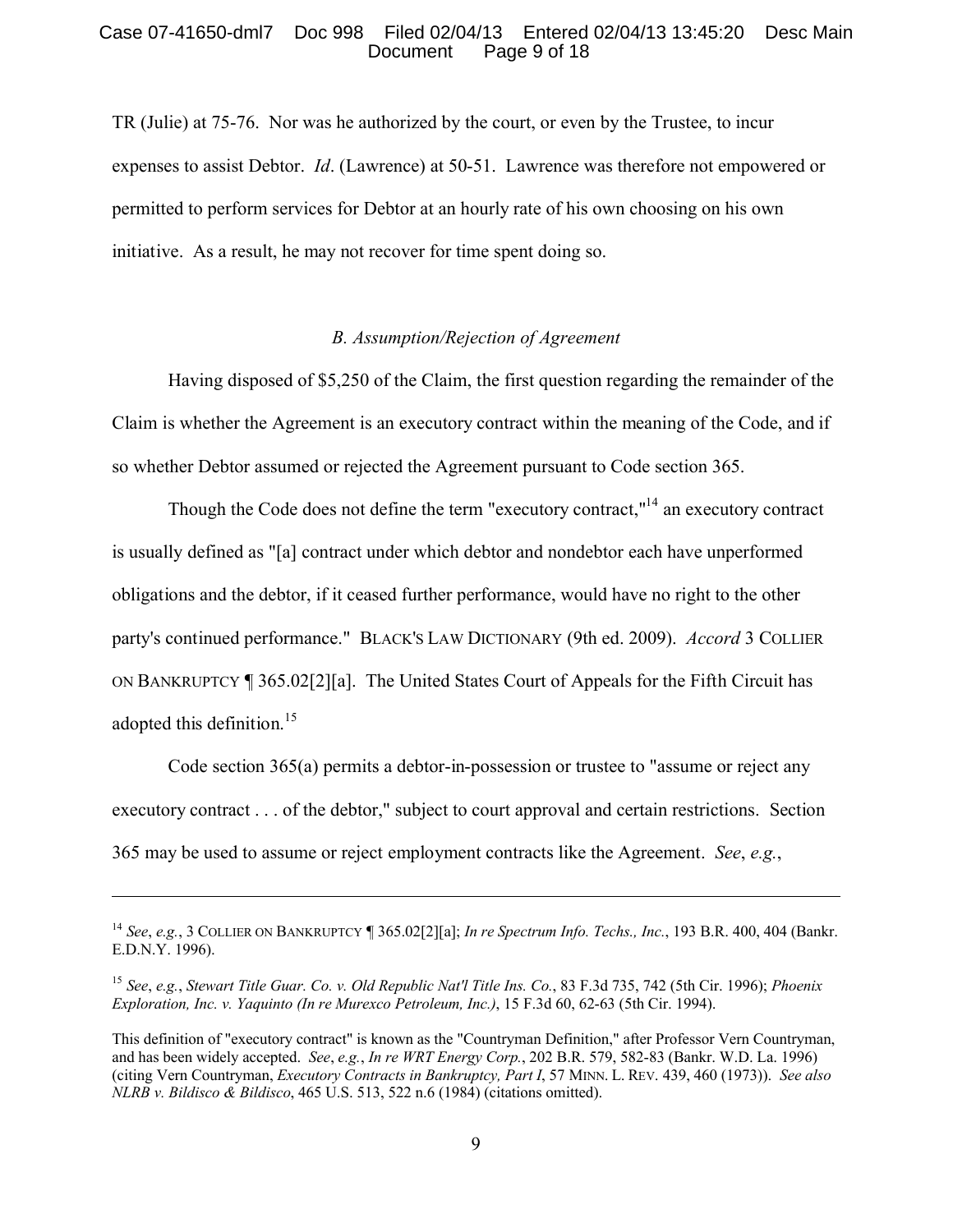### Case 07-41650-dml7 Doc 998 Filed 02/04/13 Entered 02/04/13 13:45:20 Desc Main Page 10 of 18

*Bachman v. Commercial Fin. Servs., Inc. (In re Commercial Fin. Servs., Inc.)*, 246 F.3d 1291, 1293 (10th Cir. 2001). If the debtor assumes a contract, then "any liability thereafter" on that contract "will be an expense of administration, including liability for a later rejection."<sup>[16](#page-9-0)</sup> By contrast, if the debtor rejects a contract, then that rejection will be treated as a breach of that contract, and "the estate will lose any benefit from the contract and will be liable for damages for the breach."<sup>[17](#page-9-1)</sup>

Code section 365(d)(1) provides that "[i]n a case under chapter 7 of [the Code], if the trustee does not assume or reject an executory contract . . . of the debtor within 60 days<sup>[18](#page-9-2)</sup> after the order for relief . . . then such contract . . . is deemed rejected." Code section 365(d) "appl[ies] in a case," like this one, "that has been converted" from a chapter 11 reorganization to a chapter 7 liquidation "as if the conversion order were the order for relief." Code § 348(c). Thus, in a case that has been converted from chapter 11 to chapter 7, when determining whether or not a contract is executory, the court looks at whether the contract was executory at the time of conversion. [19](#page-9-3)

<span id="page-9-0"></span><sup>&</sup>lt;sup>16</sup> 3 COLLIER ON BANKRUPTCY  $\P$  365.03[2] (citations omitted).

<span id="page-9-1"></span><sup>17</sup> 3 COLLIER ON BANKRUPTCY ¶¶ 365.03[2], 365.10. *Accord*, *e.g.*, *In re Pilgrim's Pride Corp.*, 467 B.R. 871, 875 (Bankr. N.D. Tex. 2012) (citing *Stewart Title Guar. Co. v. Old Republic Nat'l Title Ins. Co.*, 83 F.3d 735, 741 (5th Cir. 1996); *Bildisco*, 465 U.S. at 530).

<span id="page-9-2"></span><sup>&</sup>lt;sup>18</sup> An exception, not relevant here, exists if the court extends the 60-day period for cause. *See* Code  $\S 365(d)(1)$ .

<span id="page-9-3"></span><sup>19</sup> *See*, *e.g.*, *In re Paul A. Nelson, P.A.*, 203 B.R. 756, 763 (Bankr. M.D. Fla. 1996).

Although some courts hold that "[t]o determine whether a contract may be [assumed or] rejected under [Code section] 365(a), we look to whether the contract was executory *at the time of the filing of the bankruptcy petition*," *Agarwal v. Pomona Valley Med. Group, Inc. (In re Pomona Valley Med. Group, Inc.)*, 476 F.3d 665, 669 n.4 (9th Cir. 2007) (emphasis added); *accord*, *e.g.*, *In re Ellipsat, Inc.*, 480 B.R. 1, 7 (Bankr. D.D.C. 2012), these cases are distinguishable because they do not involve bankruptcy cases that were converted to chapter 7. Code section 348(c) provides that the effect of conversion is to move the date of the order of relief from the date of the filing to the date of conversion for the purposes of assumption and rejection under Code section 365(d). Thus, Code section 365 is not limited solely to pre-petition contracts.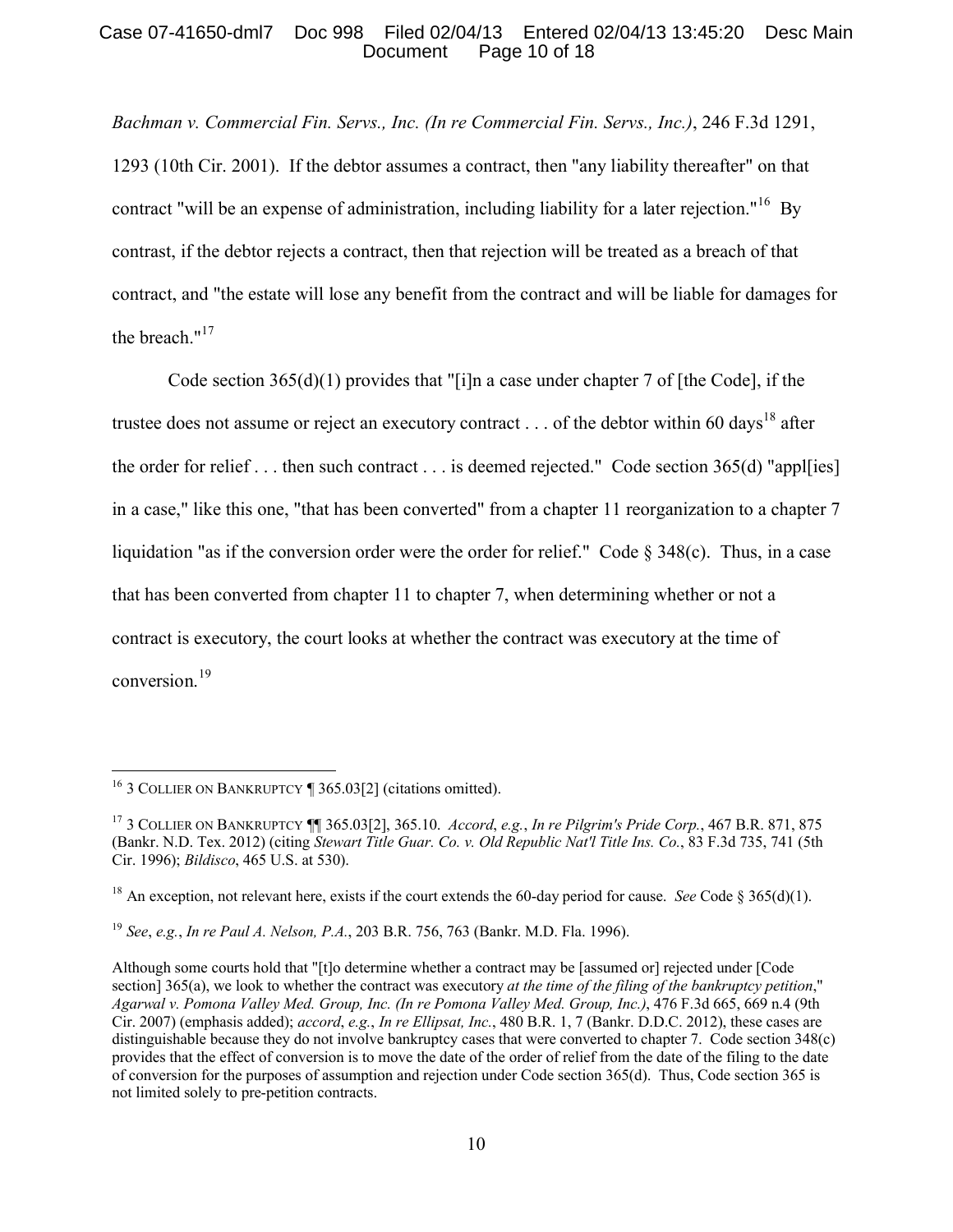### Case 07-41650-dml7 Doc 998 Filed 02/04/13 Entered 02/04/13 13:45:20 Desc Main Page 11 of 18

It is clear that the Agreement was an executory contract at the time of the Conversion; Lawrence had yet to provide personal services to Debtor for the remainder of the Term, and Debtor had yet to pay Lawrence his salary and benefits for the period following the Conversion until the end of the Term. There is no allegation that the Agreement is not a valid contract. Thus, the Agreement falls within the ambit of Code section 365, and the court must therefore determine whether the Agreement was assumed or rejected.

The Agreement is a post-petition contract, and generally post-petition contracts are treated the same as assumed contracts.<sup>[20](#page-10-0)</sup> However, because the Agreement was entered between the Confirmation Order and the Conversion Order, the Agreement is categorically different from other post-petition contracts. First, "[u]pon confirmation of [a chapter 11] plan, the estate cease[s] to exist,"[21](#page-10-1) and so at the time Debtor and Lawrence entered the Agreement there was no estate to assume the contract. Secondly, as a general matter, to enter into a post-petition contract, the debtor must either enter the contract in the "ordinary course of business," *see* Code § 363(c)(1), or receive court approval to enter into the contract outside the ordinary course, *see*  Code  $\S 363(b)(1)$ . The Agreement was not entered in the ordinary course of business; hiring a new president/chief operating officer is a major business decision taken outside the ordinary course.<sup>[22](#page-10-2)</sup> Nor did Debtor receive court approval to enter into the Agreement; while the Confirmation Order authorizes Debtor to enter the Agreement as a general matter, *see*  Confirmation Order ¶ 33, the Court was never called upon to approve the specific terms of the

<span id="page-10-0"></span><sup>20</sup> *Devan v. Simon DeBartolo Group, L.P. (In re Merry-Go-Round Enters., Inc.)*, 180 F.3d 149, 156 (4th Cir. 1999) (describing assumed contracts and post-petition contracts as "functionally analogous"). *Accord*, *e.g.*, *Adamowicz v. Pergament (In re Lamparter Org., Inc.)*, 207 B.R. 48, 51 (E.D.N.Y. 1997).

<span id="page-10-1"></span><sup>21</sup> *Dynasty Oil and Gas, LLC v. Citizens Bank (In re United Operating, LLC)*, 540 F.3d 351 (5th Cir. 2008) (citing Code § 1101(1); *In re Grinstead*, 75 B.R. 2, 3 (Bankr. D. Minn. 1985)).

<span id="page-10-2"></span><sup>22</sup> *Cf*. *In re Consol. Auto Recyclers*, 123 B.R. 130, 140 (Bankr. D. Me. 1991).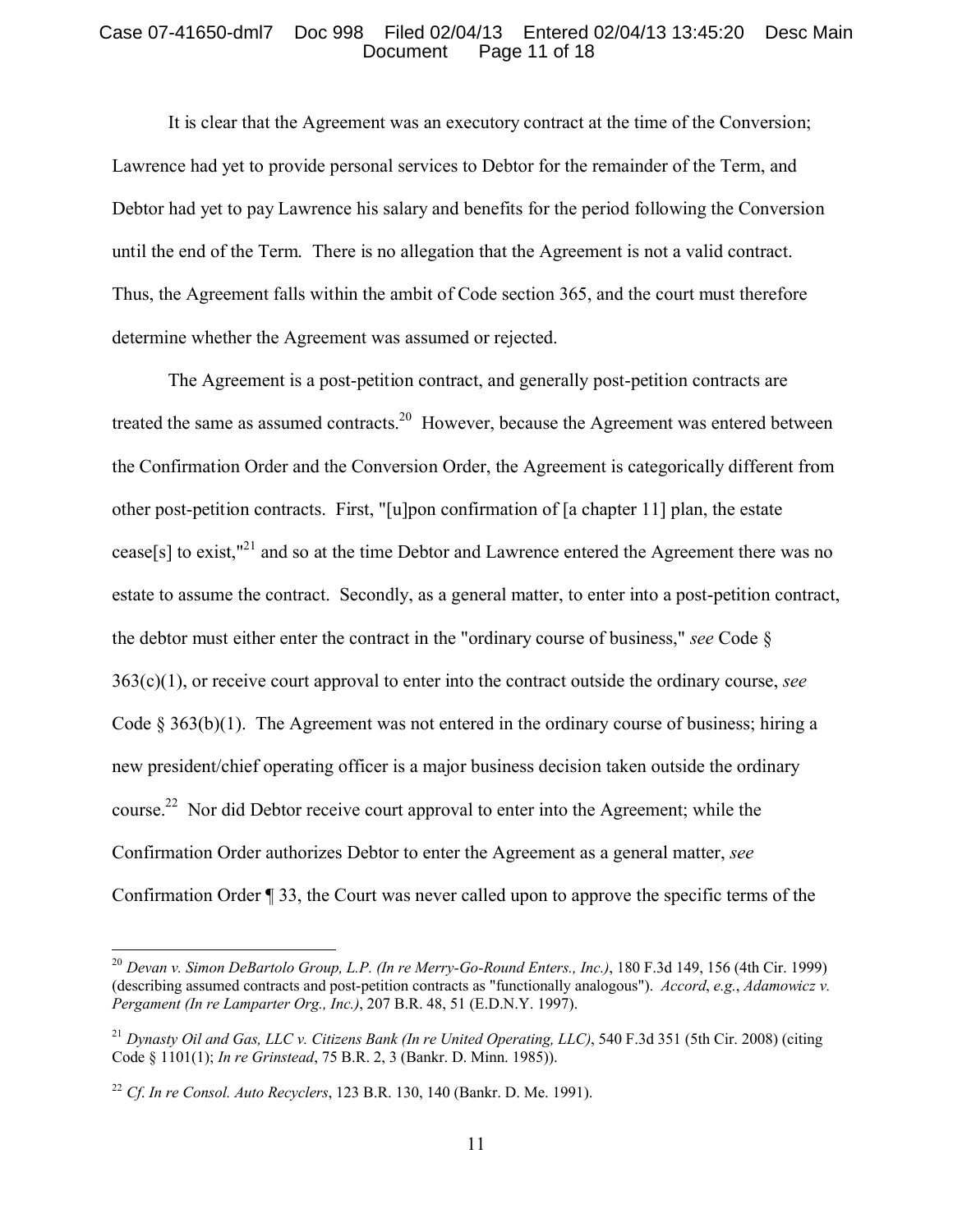### Case 07-41650-dml7 Doc 998 Filed 02/04/13 Entered 02/04/13 13:45:20 Desc Main Page 12 of 18

Agreement. Thus, the court cannot treat the Agreement the same as an assumed contract solely because it is a post-petition contract.

Having determined that the Agreement is not entitled to special status solely by virtue of being a post-petition contract, the court concludes that the Agreement was rejected. To reiterate, in a case that has been converted to a chapter 7 liquidation, "if the trustee does not assume or reject an executory contract . . . of the debtor within 60 days after the [order converting the case] ... then such contract ... is deemed rejected." Code  $\S$ § 365(d)(1), 348(c). The Trustee did not assume the Agreement within the 60-day timeframe provided by Code section 365(d)(1). *See* Objection ¶ 11. Thus, the contract was automatically rejected and thereby breached. Lawrence has clearly been damaged by this breach; because Debtor is being liquidated, Lawrence can no longer serve as Debtor's president and chief operating officer for the remainder of the Term, and Debtor will not pay Lawrence for his services. Therefore, Lawrence has a valid claim against Debtor for breach of the Agreement, and the Claim will consequently be allowed. *See* Code § 502(b). As a result, Lawrence is entitled to monetary damages; the question is how much, and with what priority.

#### *C. Valuation of Lawrence's Claim*

Having already determined that Lawrence is not entitled to damages for the services he unilaterally rendered for Debtor's benefit post-Conversion, $^{23}$  $^{23}$  $^{23}$  the court must decide whether Lawrence is entitled to the remainder of the Claim. The court will first consider Lawrence's salary claim, then the court will consider his claim for fringe benefits.

<span id="page-11-0"></span><sup>23</sup> *See supra* Section III.A.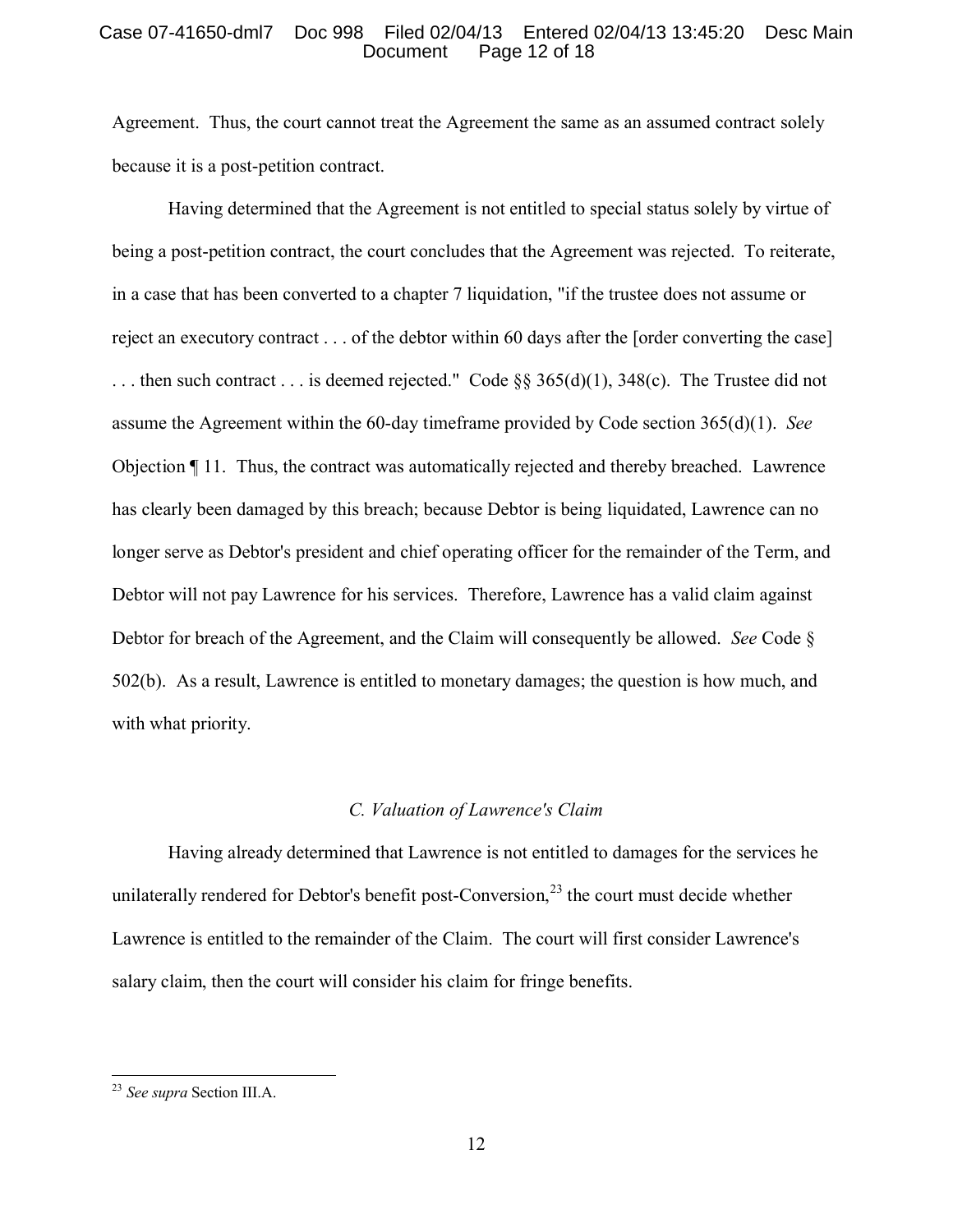# Case 07-41650-dml7 Doc 998 Filed 02/04/13 Entered 02/04/13 13:45:20 Desc Main Page 13 of 18

### *1. Compensation for Services Rendered*

Although the Agreement enumerates three ways that Lawrence's employment with Debtor can be terminated (termination for cause, involuntary termination, and voluntary termination) and specifies the amount of salary to which Lawrence is entitled in the event of each type of termination, the court is not limited to concluding that Lawrence has been terminated pursuant to one of those three contractual provisions. As this court held in *In re Pilgrim's Pride Corp.*, 467 B.R. 871 (Bankr. N.D. Tex. 2012), the rejection and breach of a contract does not require the court to interpret and effectuate the termination provisions of that contract. *Id*. at 876-79, 882. The debtors in *Pilgrim's Pride* utilized Code section 365<sup>[24](#page-12-0)</sup> to reject contracts that, like the Agreement, had clauses that specified various ways the contracts could be terminated and set forth the consequences of each form of termination. *Id*. at 876-79. The debtors then argued that they could rely on the terms of those clauses to limit the damages owed by the counterparties to those contracts. *Id*. This court disagreed:

Debtors elected in the instant matter to utilize section 365(a) of the Code to eliminate their future obligations under the . . . contracts. *They thus chose to breach those contracts – rather than looking to the contracts and non-bankruptcy law for relief; now [the d]ebtors must accept the consequences of their breach.* 

*Id.* at 882 (emphasis added). The instant case is no different. Lawrence was not terminated involuntarily or for cause by Debtor. *See* TR (Lawrence) at 34-35. Nor did Lawrence voluntarily leave Debtor; he ceased working for Debtor because of the Conversion. *See id*. (Julie) at 75-76. Rather, the event that formally terminated Lawrence's employment with Debtor was the Trustee's failure to assume the Agreement following the Conversion. Thus, the breach

<span id="page-12-0"></span> $^{24}$  Whereas the Trustee here automatically rejected the Agreement under Code section 365(d) by failing to assume the Agreement, *see supra* Section III.B., the *Pilgrim's Pride* debtors sought – and this court granted – authorization to reject the contracts under Code section 365(a). 467 B.R. at 874; *see generally In re Pilgrim's Pride Corp*., 403 B.R. 413 (Bankr. N.D. Tex. 2009). This distinction does not affect the court's conclusion, because the effect of rejection is the same regardless of whether the contract is rejected under subsection (a) or subsection (d).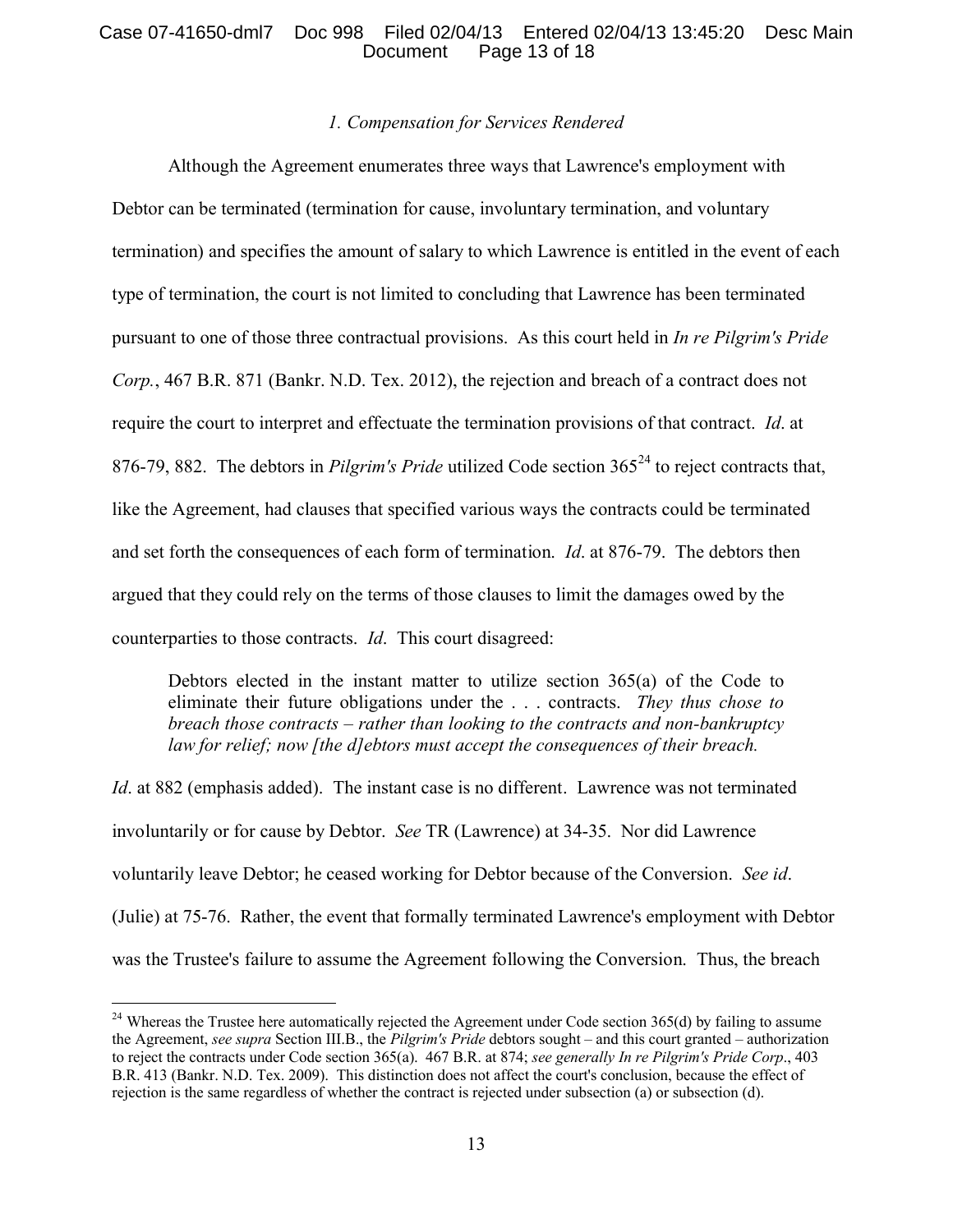# Case 07-41650-dml7 Doc 998 Filed 02/04/13 Entered 02/04/13 13:45:20 Desc Main Page 14 of  $18$

excused performance on both sides,  $^{25}$  $^{25}$  $^{25}$  subject to Debtor paying damages for its breach.<sup>[26](#page-13-1)</sup> As a

result, the amount of damages to which Lawrence is entitled is the amount he would receive

under the Code in the event of a breach.

Because the Agreement is a rejected employment contract, Code section 502(b)(7)

provides that Lawrence can receive no more than

(A) the compensation provided by such contract, without acceleration, for one year following the earlier of—

(i) the date of the filing of the petition; or

(ii) the date on which the employer directed the employee to terminate, or such employee terminated, performance under such contract; plus

(B) any unpaid compensation due under such contract, without acceleration, on the earlier of such dates[.]

Code section  $502(g)(1)$  further provides that "[a] claim arising from the rejection" of a contract

under Code section 365 "shall be determined, and *shall be allowed* under" Code section 502(b)

"*the same as if such claim had arisen before the date of the filing of the petition*" (emphasis

added).<sup>[27](#page-13-2)</sup> See also Code § 348(d). Insofar as the Claim requests compensation for personal

services rendered, it will be allowed up to the cap set by Code section 502(b)(7). In accordance

<span id="page-13-0"></span> $\overline{a}$ <sup>25</sup> Neither party could have performed under the Agreement following the Conversion, because Debtor was to be liquidated under the Trustee's supervision. Lawrence could not act as president/chief operating officer, and Debtor could not continue its usual operations or pay Lawrence for his services.

<span id="page-13-1"></span><sup>26</sup> Note that although Debtor's rejection of the Agreement terminated Lawrence's *employment*, it did not terminate the *Agreement as a contract*. As numerous courts and commentators have explained, breach of a contract by rejection under Code section 365 does not "terminate" that contract or abrogate the rights that parties would have under that contract outside of bankruptcy. *See*, *e.g.*, *Eastover Bank for Sav. v. Sowashee Venture (In re Austin Dev. Co.)*, 19 F.3d 1077 (5th Cir. 1994); *In re Palace Quality Servs. Indus., Inc.*, 283 B.R. 868, 888 n.20 (Bankr. E.D. Mich. 2002); *In re Bergt*, 241 B.R. 17, 25 (Bankr. D. Alaska 1999); 3 COLLIER ON BANKRUPTCY ¶ 365.10[3]; 9C AM. JUR. 2D BANKRUPTCY § 2377; *see generally* Michael T. Andrew, *Executory Contracts in Bankruptcy: Understanding "Rejection,*" 59 U. COLO. L. REV. 845 (1988). Rejection may excuse *performance* of a personal services contract, but the rejecting debtor must still pay the customary damages for breach. *See Pilgrim's Pride*, 467 B.R. at 876-79, 882.

<span id="page-13-2"></span><sup>27</sup> *Accord Pilgrim's Pride*, 467 B.R. at 876 (citing *NLRB v. Bildisco & Bildisco*, 465 U.S. 513, 530 (1984)).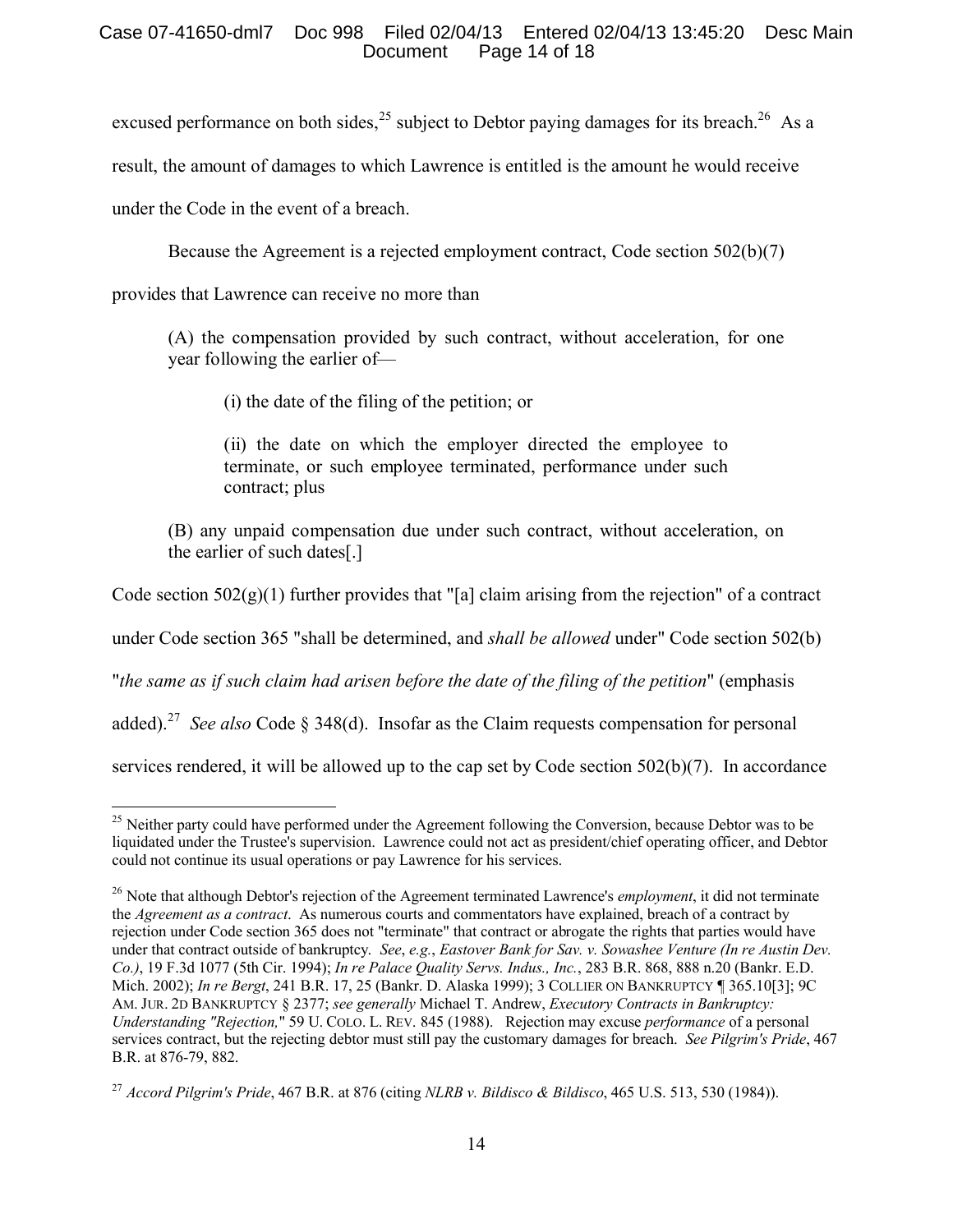### Case 07-41650-dml7 Doc 998 Filed 02/04/13 Entered 02/04/13 13:45:20 Desc Main Page 15 of 18

with Code section  $502(b)(7)(A)$ , Lawrence is entitled to one year's salary following the time of the Conversion, or \$130,000.00.

However, Lawrence is *not* entitled to the additional \$65,000 of "2009 remaining salary" under Code section 502(b)(7)(B). *See* Claim at 2. Section 502(b)(7)(B) entitles an employee to "unpaid compensation," but Lawrence does not claim that Debtor failed to pay him for services rendered in the first half of 2009; rather, he seeks the salary he would have received had he remained employed by Debtor for the remainder of 2009 following the Conversion, *plus* an additional year's salary. In other words, Lawrence seeks a year and a half's worth of salary for the period following the Conversion; he is not seeking unpaid compensation for services rendered in the first half of 2009. Allowing the full amount of Lawrence's salary claim would exceed the statutory cap set by Code section 502(b)(7), so the court will allow only \$130,000.00 of the salary portion of the Claim.

### *2. Benefits*

Lawrence also claims \$32,500 in benefits for his 2009 vacation, health insurance, and expenses relating to use of a truck.<sup>[28](#page-14-0)</sup> The question is whether Lawrence may recover these benefits given the cap set by Code section 502(b)(7). In other words, does section 502(b)(7) limit Lawrence's possible recovery to his salary alone, or are fringe benefits included as part of Lawrence's compensation?

In answering this question, the court is aided by the decision reached by the United States Bankruptcy Court for the District of Massachusetts in *In re Malden Mills, Industries, Incorporated*, 302 B.R. 408 (Bankr. D. Mass. 2003). The *Malden Mills* court declined to take a

<span id="page-14-0"></span><sup>&</sup>lt;sup>28</sup> \$5,000 (Vacation 2009) + \$19,200 (Health Insurance) + \$6,000 (Truck) + \$500 (Truck Insurance) + \$1,800 (Truck maintenance and fuel) = \$32,500. *See* Claim at 2.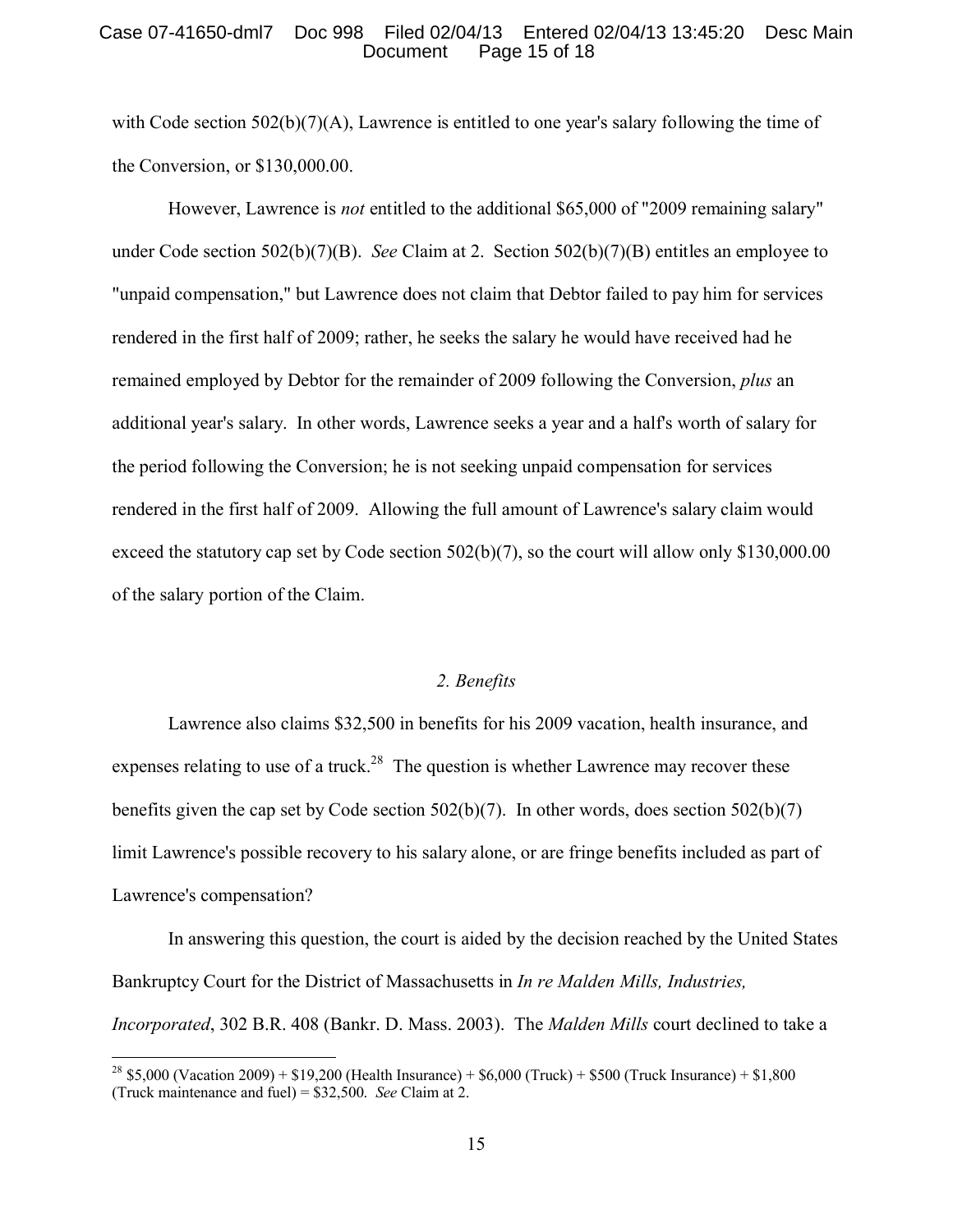### Case 07-41650-dml7 Doc 998 Filed 02/04/13 Entered 02/04/13 13:45:20 Desc Main Page 16 of 18

"limited . . . view of compensation, and held that '[g]iven the expanding and creative methods of compensating employees, . . . compensation may include things other than salary,'" including car allowance, health insurance, and vacation benefits, "'so long as those things can be readily determined under the contract at issue.'" *Id*. at 411 (quoting *In re Interact Med. Techs. Corp.*, No. 98-42912, slip op. at 14 (Bankr. D. Mass. 2003)). The court concluded that the employee in *Malden Mills* was entitled to recover unpaid vacation wages. *Id*. at 413-14 (citing Code §  $502(b)(7)(B)$ ). Other courts agree that employees may recover benefits in addition to salary under section 502(b)(7), provided that the recovery is capped at one year's worth of benefit pay.<sup>[29](#page-15-0)</sup>

Like the employment contract at issue in *Malden Mills*, *see id*. at 411-12, it "can be readily determined under<sup>1[30](#page-15-1)</sup> the Agreement that Lawrence is entitled to the benefits he requests as part of his compensation package:

While employed by [Debtor] (both during the Term and thereafter), [Lawrence] shall be allowed to participate, on the same basis generally as other employees of [Debtor,] in all general employee benefit plans and programs . . . Such benefits, plans, and programs *may include, without limitation*, *medical, health, and dental care*, life insurance, disability protection, and pension plans, as applicable . . . .

Agreement § 2.2 (emphasis added). Although this section does not explicitly mention vacation pay or a vehicle allowance, the phrase "may include, without limitation" implies that the list of benefits was intended to be nonexhaustive. Because it can be discerned that Lawrence was entitled to an array of benefits under the Agreement, and because Code section 502(b)(7) permits former employees to claim fringe benefits, Lawrence is entitled to the \$32,500 in benefits he claims.

<span id="page-15-0"></span><sup>29</sup> *See*, *e.g.*, *Anthony v. Interform Corp.*, 96 F.3d 692, 693 (3d Cir. 1996); *In re Verasun Energy Corp.*, 467 B.R. 757, 762, 763 n.10 (Bankr. D. Del. 2012).

<span id="page-15-1"></span><sup>30</sup> *Malden Mills*, 302 B.R. at 411.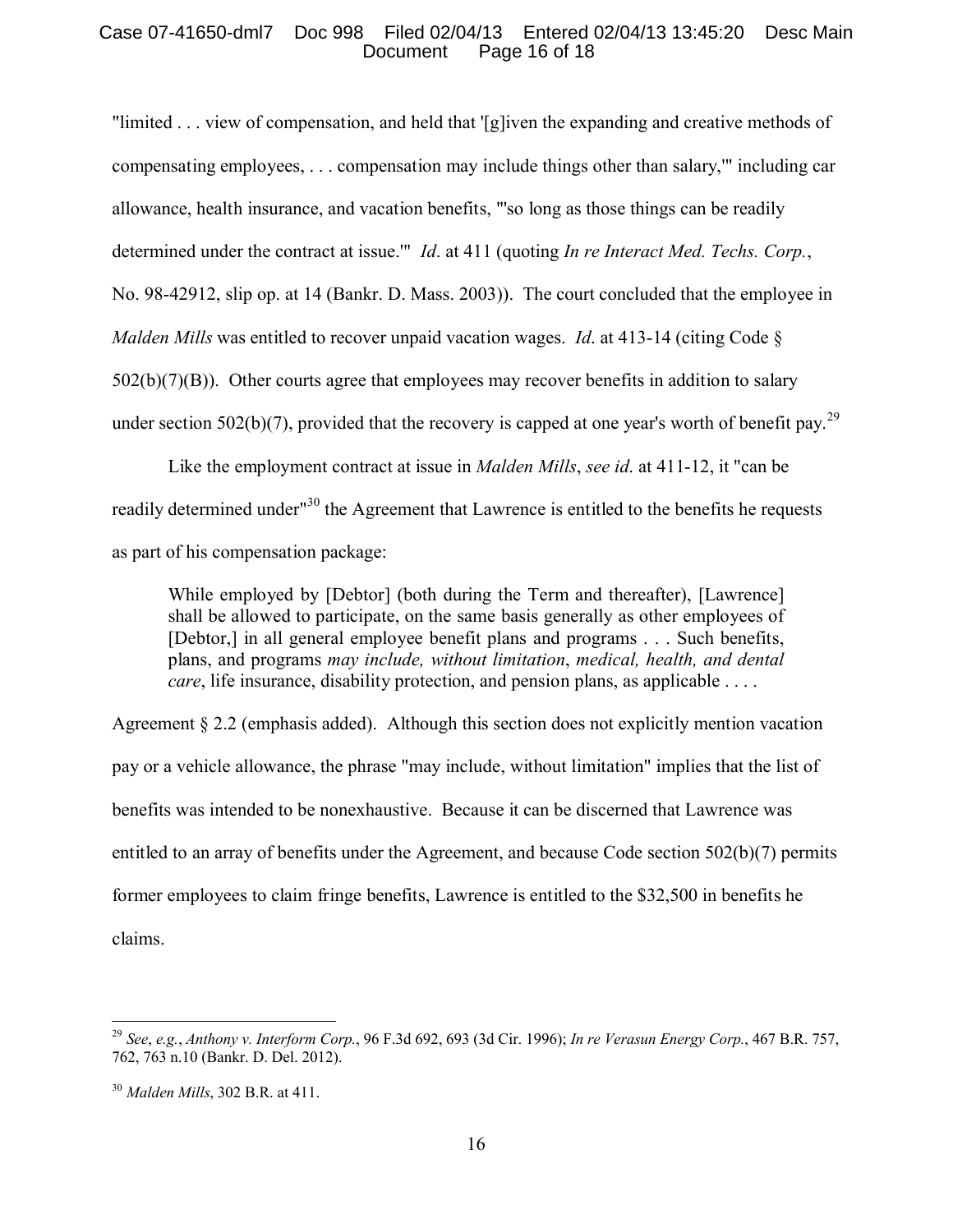### Case 07-41650-dml7 Doc 998 Filed 02/04/13 Entered 02/04/13 13:45:20 Desc Main Page 17 of 18

Thus, in total, Lawrence is entitled to \$162,500.00: \$130,000.00 in salary plus \$32,500.00 in benefits.

### *D. Status/Priority of Lawrence's Claim*

Even though Lawrence is permitted to recover part of the Claim, the Claim is *not* entitled to administrative expense priority. The Claim will be paid as a general unsecured claim if sufficient assets remain. *See* Code §§ 507, 726(a).

Code  $\S$  503(b) provides "there shall be allowed administrative expenses . . . including – the actual, necessary costs and expenses of *preserving the estate* including – wages, salaries, and commissions for services rendered after the commencement of the case . . . ." (emphasis added). The Agreement was a post-petition contract that Lawrence and Debtor entered pursuant to the Plan. Agreement, at p.1; Confirmation Order ¶ 33. Although a claim for the breach of a post-petition contract is often afforded administrative expense priority,<sup>[31](#page-16-0)</sup> if a post-petition contract claim did not "ar[i]se from a transaction with the bankruptcy estate (as opposed to the prebankruptcy entity)" that "directly and substantially benefitted [sic] the estate," the claim is not entitled to administrative priority.<sup>[32](#page-16-1)</sup> Lawrence's services to Debtor under the Agreement could not possibly benefit the estate because the Agreement was entered pursuant to the Confirmation Order, and "[u]pon confirmation of [a chapter 11] plan, the estate cease[s] to exist." *Dynasty Oil and Gas, LLC v. Citizens Bank (In re United Operating, LLC)*, 540 F.3d 351 (5th Cir. 2008)

<span id="page-16-0"></span><sup>31</sup> *E.g.*, *Abercrombie v. Hayden Corp. (In re Abercrombie)*, 139 F.3d 755, 757 (9th Cir. 1998) (citing *In re DAK Indus.*, 66 F.3d 1091, 1093 (9th Cir. 1995)).

<span id="page-16-1"></span><sup>32</sup> *Pinson v. Bishop (In re Lodestar Energy, Inc.)*, Civil Action No. 06-415-KSF, Bankruptcy Nos. 01-50969, 01- 50972, 2007 WL 2903036, at \*7 (E.D. Ky. Sept. 27, 2007) (citing *In re Sunarhauserman, Inc.*, 126 F.3d 811, 815 (6th Cir. 1997)).

*See also*, *e.g.*, *In re Pilgrim's Pride Corp.*, 467 B.R. 871, 876 n.7 (Bankr. N.D. Tex. 2012).